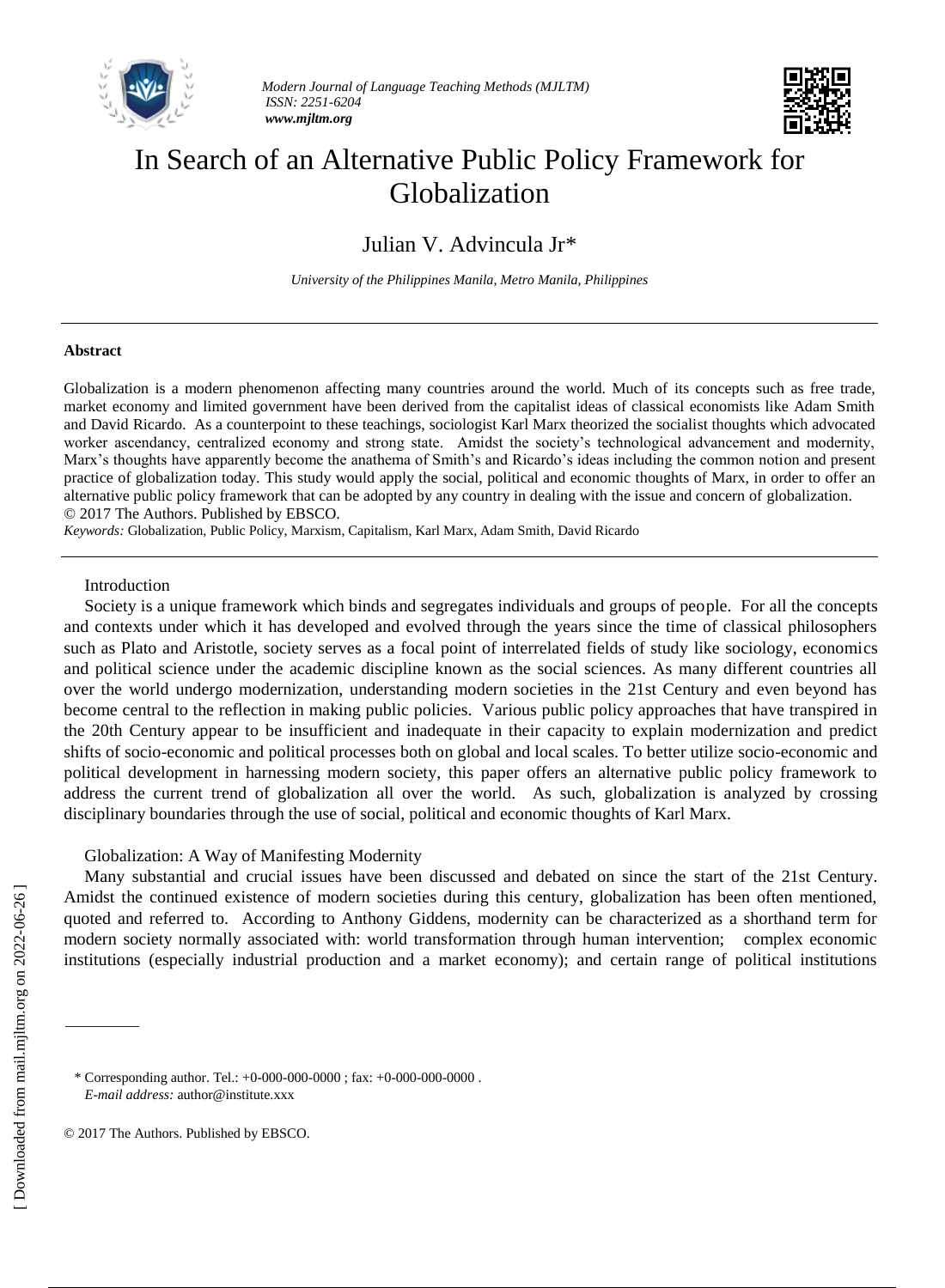(including the nation-state and mass democracy) (Giddens, 1998: 94). Following Giddens' ideas on modern society, globalization can be viewed as a way of manifesting modernity.

By definition, globalization is "a process that encompasses the causes, course, and consequences of transnational and transcultural integration of human and non-human activities" including the interchange of world views, products, ideas, and other aspects of culture (Al-Rodhan and Stoudmann 2006: 2). In a more general and encompassing sense, it includes "all those processes by which the peoples of the world are incorporated into a single world society" (Albrow and King 1990: 8). As a modern phenomenon, however, the basic notion and the most common definition of globalization hovers on the economic aspect coupled with some political and social elements. Scribd, the world's largest digital library, defines globalization in an economic, political and social sense. First, it comes up with an economic definition of globalization as "the increasing unification of the world's economic order through reduction of international trade barriers such as tariffs, export fees, and import quotas" (Cultural Economy and Globalization 2013: 1) Next, it describes globalization with some political character related to the efficient increase of material wealth, goods, and services catalyzed by international relations, specialization and competition (Cultural Economy and Globalization 2013: 1). Finally, it qualifies globalization as a social process by which regional economies, societies, and culture become integrated through communication, transportation, and trade. (Cultural Economy and Globalization 2013: 1).

Much of the theoretical origins and ideas of globalization have been derived from the capitalist thoughts of classical economists like Adam Smith and David Ricardo. Both Smith and Ricardo are considered pioneers of classical economics which mainly theorizes and assumes that: 1) free markets regulate themselves when free of any intervention; 2) markets move towards their natural equilibrium without requiring any outside intervention; and 3) prices both in the case of goods and wages are flexible (Keynes 1936: 3). As classical economists, Smith and Ricardo developed their thoughts and ideas using capitalism, an economic system which advocates private ownership as the means of production with the goal of making a profit (Jenks 1998: 383). Out of these theoretical origins and ideas, the most relevant attributes that are applicable to today's globalization are free trade, market economy and limited government.

Foremost, free trade is one feature of globalization that can be directly traced from the thoughts and ideas of Smith and Ricardo. For his part, Smith has enriched the relevance of trade to the concerns of people. In The Wealth of Nation, Smith argued that human beings have propensity to barter or exchange goods with their fellow human beings. As such, Smith has maintained that they should exchange surplus goods – goods that are part of the produce of labor but are over and above one's own consumption. Through barter, the practice of trade is enhanced because: 1) it encourages every person to specialize; 2) it stimulates division of labor (operation that is subdivided into separate operations carried out by a different person); and 3) it promotes free market (market where prices are determined not by government but by independent decisions of buyers and seller without anyone being able to determine outcome especially prices beforehand) (Bennagen 2002: 151-153). Meanwhile, from his end, Ricardo has laid out the foundation of free trade that is being approximated and emulated by present day globalization. As demonstrated by his opposition to the Corn Law implemented by the British Parliament in the early 1800s, Ricardo has set the idea that imported goods/products (grains/corn in the case of Corn Law) should not be imposed with taxes/tariffs (Heilbroner, 1992: 79-80). His advocacy of free trade has advanced his famous Theory of Rent. As defined by Ricardo himself, rent is the portion of the produce of the earth which is paid to the landlord for the use of the original and indestructible powers of the soil. For him, imported products should be allowed to access local markets because scarcity of such imported product (just like corn/grain) would lead producers to put money on their lands, even the least productive ones. When such a scenario happens, rent increases as less fertile lands are tilled. Ultimately, capital accumulation slows down since: 1) landowners are not concerned with capital accumulation itself because they just want to get as much rent as possible from their properties; and 2) workers cannot contribute to capital accumulation since they do not have any surplus earnings to save (Bennagen 1992: 165-166). Less or no capital accumulation does not sit well in capitalism. Hence, imposition of taxes/tariffs on imported products is not beneficial to a capitalist economy.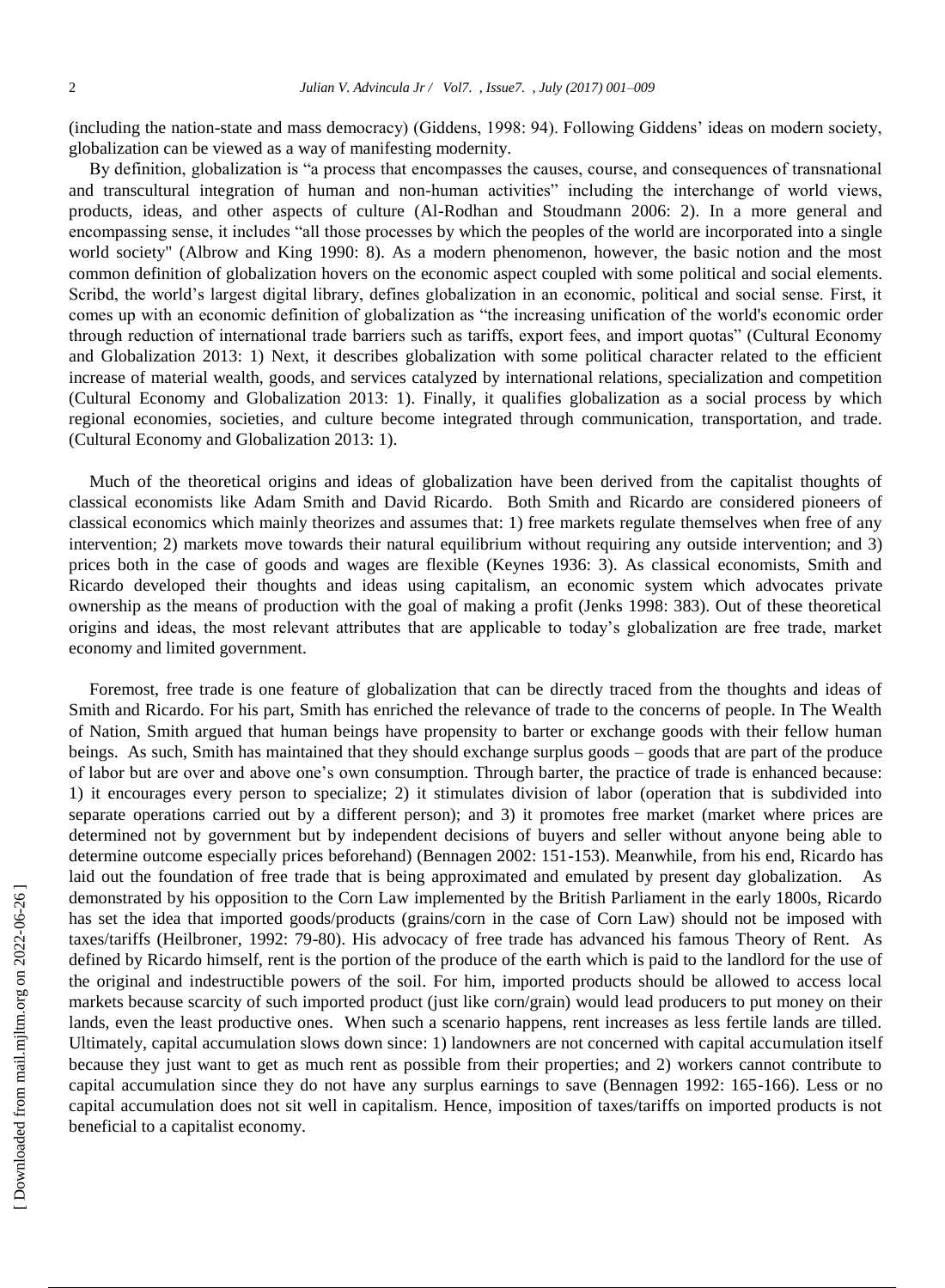Next, market economy is another facet of globalization that can help in increasing material wealth, goods, and services of global community members through efficiencies catalyzed by international relations, specialization and competition among themselves. At the center of Smith's capitalist thoughts and ideas lies his theory of market economy. Smith's market economy follows the so called Law of Supply and Demand. This law is determined by market forces, the mechanism of which is run by the invisible hand. As devised by Smith, invisible hand denotes "the way in which the market mechanism is capable of coordinating independent decisions of buyers and sellers without anyone being able to determine outcomes" which in turn acts as the automatic equilibrating mechanism to maintain the competitive nature of market, maximize individual welfare and keep the economic activities efficient (Pass et al 1991: 275). This invisible hand serves as conduit of individual member countries to beef up their own material wealth, goods and services to improve their international relations, specialization and competition in the global arena. Relative to Ricardo's capitalist thoughts and ideas, market economy plays a vital role on labor and wages. These labor and wages are the ones creating the material wealth, goods and services of a nation. In effect, international relations, specialization and competition of these nations in the global arena depend on labor and wages. Ricardo's Labor Theory of Value has postulated that wages and labor are affected by the market economy simply because wages of laborers are a function of natural price of labor (determined by price of food, necessities and conveniences which workers need to support themselves and their family members) and of market price of labor (the price that is actually paid for labor depending on the demand for and supply of it) (Bennagen 2002:167-168). Abundance of labor results into low market price which cuts the labor wages. With the opposite effect, scarcity of labor translates into high market price which augments the labor wages. Fundamentally, market economy, as devised by Smith and built upon by Ricardo, affects the economic activities of individual players and group stakeholders in globalization.

Lastly, limited government is an essential characteristic of globalization where regional economies, societies, and cultures can become integrated through communication, transportation, and trade. Aside from free trade and market economy, limited government is one of the core values of capitalism put forth by Smith. Limited government stems from the doctrine of laissez faire, as developed also by Smith himself. Meaning "let things alone," laissez faire advocates free trade and market competition. As the means of production in the capitalist system are privately owned by individuals and firms, market forces work on their own without any intervention from government. Nonetheless, as acknowledged by Smith, capitalism should still have a government albeit at a limited capacity (Curtis 1981: 107). It should not be totally abolished but instead kept to a minimum to play the roles that it can perform alone, such as: 1) protection of societies from violence and external attacks; 2) protection of everyone from injustice or oppression; and 3) erection/maintenance of public institutions, public works (bridges, roads, canals) and public programs (including education) (Bennagen 2002: 156). Moreover, it has some limited power of taxation but most definitely, it has no power or authority in the economic sphere. With such limited government, integrating regional economies, societies, and culture through communication, transportation, and trade looks very conducive to the full realization of globalization. Like Smith, Ricardo also advocates laissez faire or hands off policy particularly on foreign trade. To this effect, Ricardo originates the Law of Comparative Advantage. Such law theorizes that international trade between countries would be beneficial for any two countries if each country specializes in the production of the good at a lower resource input cost than the other country (Pass et al. 1991:79). Hence, Ricardo's Law of Comparative Advantage reinforces integration of regional economies through trade as a valuable aspect of globalization. Furthermore, it harnesses global production of goods and services though specialization in international relations.

Reactions to the processes and activities of globalization in its current inclination and disposition have been varied. Individual persons, groups of people, sectors of society, nation-states and international organizations have become either proponent or opponent of globalization. Generally, proponents of globalization support it primarily due to its necessity and desirability to the well-being of human society specifically in terms of economic growth, expansion and development (Sen 1970: 131). They believe that globalization promotes economic liberalism, free trade, global democracy, international cooperation and global civics/philanthropy. On the other hand, opponents of globalization block it mainly because of its detriments to the social well-being of stakeholders both on global and local scales, as suggested by: questions on social/natural sustainability of long-term continuous economic expansion;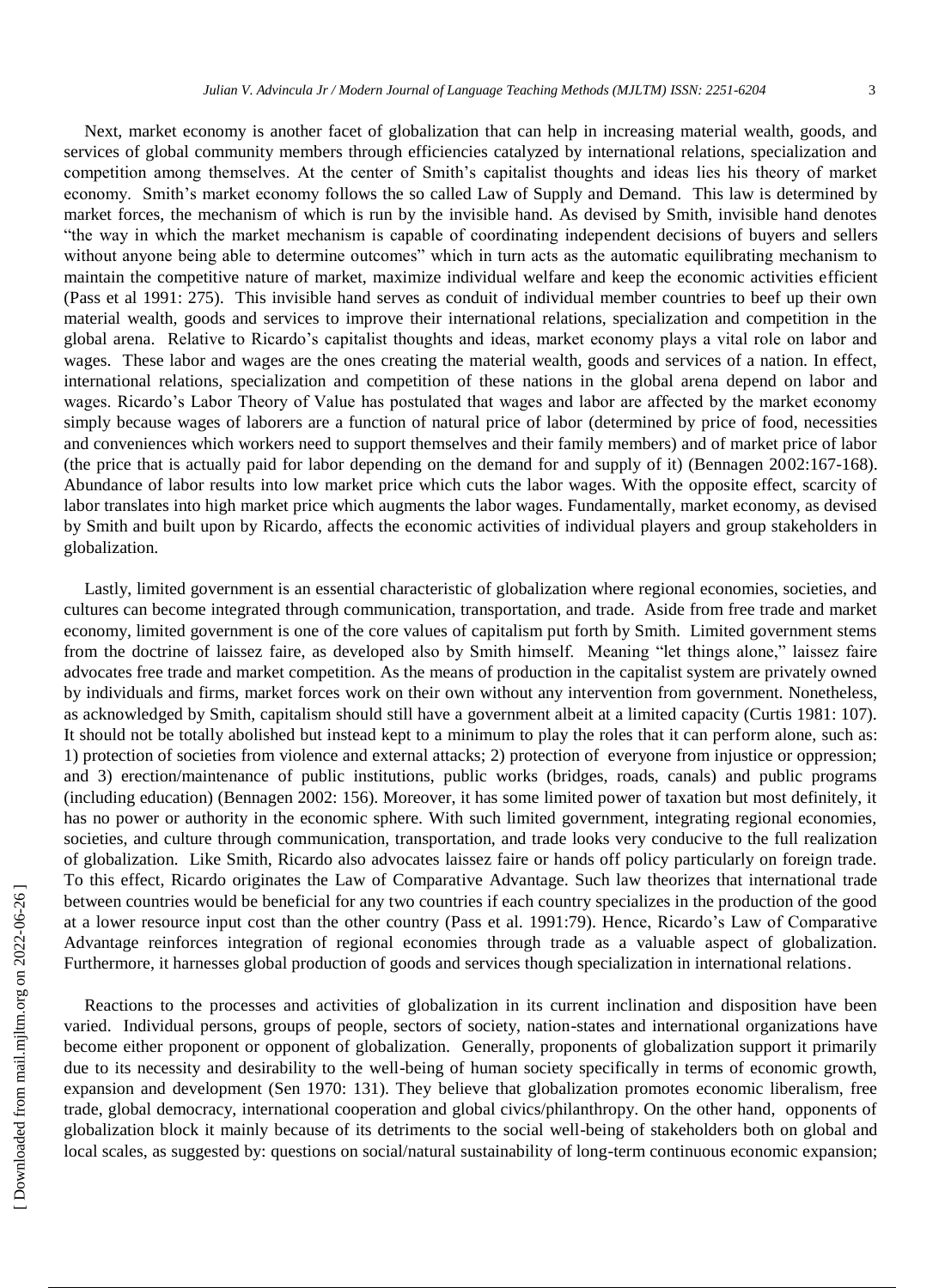social structural inequality caused by globalization processes; and the cultural superiority (colonial, imperialistic, hegemonic ethnocentrism), cultural assimilation and cultural appropriation that underlie such processes (Sen 1970 131-151). As such, they see the unfavorable consequences of globalization like "social disintegration, breakdown of democracy, more rapid and extensive deterioration of the environment, spread of new diseases, increase of poverty and alienation." (Capra 2002:83-84). Most importantly, critics of globalization argue that unrestricted free trade gives advantages to the rich at the expense of the poor since the rich themselves have more financial leverage (Faux 2004: 1-2).

If only for its great potential and realizable ability as an innovative and forward looking phenomenon, globalization could have been adequate and sufficient enough in understanding socio-historical development and modernity. Its capability to plan and direct the international community to a more cooperative, interdependent and harmonized future cannot be discounted or set aside. The capitalist ideas of classical economists Smith and Ricardo involving free trade, market economy and limited government help so much in making globalization achieve this end. Nevertheless, valid concerns and substantial issues raised and highlighted by the critics and opponents of globalization against the very same thought of Smith and Ricardo necessitate that an alternative means in studying globalization be utilized in order to see its overall value in the analysis of modernity. In this regard, a corresponding alternative public policy framework is pursued by crossing disciplinary boundaries and delving into the social, political and economic thoughts of the most famous critic of capitalism and classical political economy – Karl Marx.

## Marxism: An Alternative Means of Studying Globalization

Developed by German sociologist Karl Marx, Marxism is a doctrine which encompasses sociological, political and economic ideas such as worker ascendancy, centralized economy and strong state, among others. Being a reaction, commentary and critique of capitalism, it is perceived as the anathema of globalization. As an alternative means of coming up with a public policy framework to better understand socio-historical development and modernity, Marxism can be ironically used to dissect and evaluate globalization itself specifically the social, political and economic thoughts of Marx in the following areas of concern: 1) Materialist Theory of History; 2) Critique of Classical Political Economy (Division of Labor, Alienation and Importance of Working Class); and 3) Class Struggle (Capitalism, Socialism and Communism as the End of History).

Socially, Marx has advanced the Materialist Theory of History which holds that the existence of a person is determined by his/her material condition. This view has been reflected in The Communist Manifesto, a collaboration of Marx with another social scientist and German political thinker/theorist/philosopher, Friedrich Engels. Theoretically, the Materialist View of History is a perspective which looks at human problems by studying the real conditions of human existence especially those related to the satisfaction of simple economic needs (Ebenstein and Ebenstein, 2000: 645). According to him, the social existence of human beings determines their consciousness based on their material condition that is shaped by the structures and processes that confront them in their everyday existence. For him, a person's existence and manner of living coincide with what and how they produce to satisfy basic human economic needs. Such production, as studied by Marx through the course of history, focuses on the mode of production that exists at a particular time in history. By mode of production, Marx refers to both means of production (anything in external world used to produce material needs and maintain existence) and relations of production (the link between how a society produces and the social roles of individuals in production process) (Bennagen 2002: 210-211).

As it exists in the 21st Century, globalization can be discerned by relating it to Marx's Materialist Theory of History. Globalization is either supported by its proponents or contradicted by its opponents, be it individual persons, groups of people, sectors of society, nation-states and international organizations, based on their own respective material conditions (means of production) as well as the structures and processes (relations of production) that confront them as a consequence of globalization. As it cuts along the North-South Divide, globalization widens the disparity between rich and poor nations. Being the richer and more developed region (comprised of US, Canada, Western Europe, Japan and South Korea), the North maintains 1/4 of the world population, controls 4/5 of the world income and owns/houses 90% of manufacturing industries (Mimiko 2012: 47). As the poorer and less developed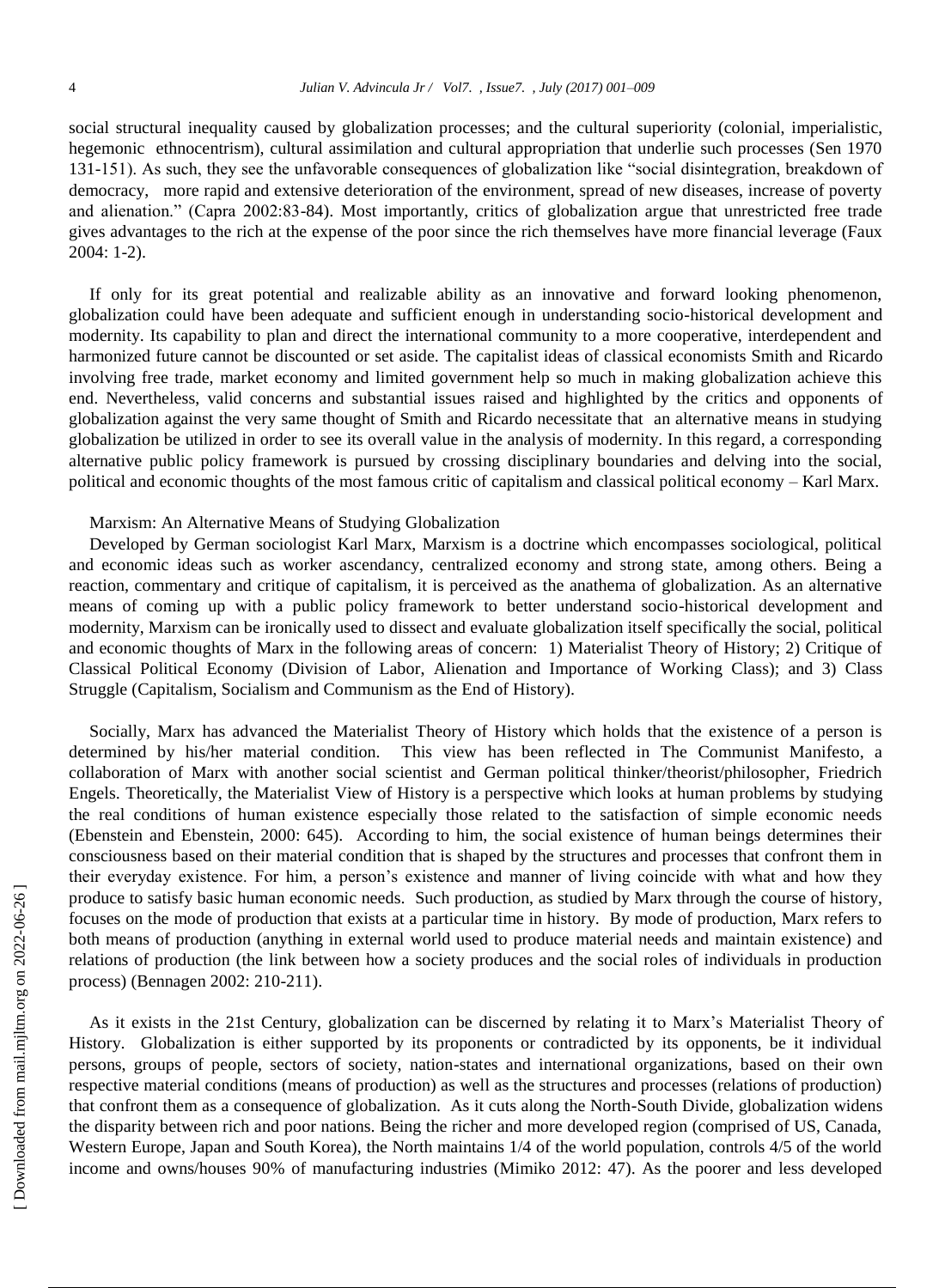region (consisted of Africa, Latin America, Eastern Europe and Asia), the South carries 3/4 of the world population, shares 1/5 of the world income and serves as s source of raw materials for the North (Steger 2009: 31). The North, along with China and the Newly Industrializing Economies (NIEs) of Asia like Singapore, Hong Kong, Taiwan favors globalization through their more liberal economic policies because they benefit from free trade and borderless economy around the world. In contrast, the South remains more critical of globalization through their more protectionist economic policies since they bear more of its costs than benefits. In terms of structures and processes, globalization perpetuates and reproduces unequal relationships and opportunities between the North and the South by favoring the privileged and further marginalizing the disadvantaged (Kacowicz 2007: 565). Moreover, Karowicz suggests that social and economic gaps between countries are enhanced since globalization requires economies and societies to adapt in a very rapid manner. For him, such adaptation almost never happens in an equal fashion. Hence, some nations grow faster than others. Consequently, the North (developed/richer countries) engages the South (less developed/poorer countries) to a point where less developed societies become dependent on the developed ones for survival. In addition, globalization also favors the richer countries. They have the more highly skilled and educated workers who occupy professional, managerial and technical positions in a global community and market setting. Trade wise, they are also at a more advantageous position as they sell technically advanced industrial products and high value manufactured goods like defense and electronic equipment. In contrast, poorer countries have less skilled laborers who perform tasks in factory/assembly lines and service related jobs. In international trade, the products that they offer are normally semi-processed goods, agricultural products and raw materials that have less valuation in the global market. Usually, the scope of trade and area of economic activities of richer countries are broader as they set their sight on global markets to accommodate their extended if not expanding economy. For poorer countries, they do not have the luxury and much capacity to be as active and aggressive in international trade because of their own domestic woes, issues on self sufficiency and concerns on global competitiveness on trade, capital and investment movements.

Politically and economically, Marxism is a critique of classical political economy specifically the system of capitalism. Instead of mode of production, capitalism is concerned only with means of production and not on relations of production. With means of production in private hands operating under free market economy and run by invisible hands (earlier discussed under the thought and ideas of Smith and Ricardo), Marx has analyzed capitalism as being wasteful and exploitative. For him, capitalism has inherent contradictions especially in the development of labor that would bring about its own downfall. Among these stark contradictions is the concept of division of labor which capitalism fosters and the resulting alienation that stems from extreme or extensive division on labor. Undeniably, Smith's idea of division of labor increases labor efficiency through specialization. As they have specialized tasking in the division of labor, workers also increase their productivity through: 1) promotion of their dexterity (indefinite repetition of tasks); 2) reduction of their idle time (eliminates loss of working time in changing from one task to another); and 3) stimulation of technical progress (facilitates invention of machineries) (Bennagen 2002: 152). However, Marx's critique of Smith's division of labor is also valid. Through division of labor, workers are robbed of their own skills as such skills become a dependent property of combined division of labor. As harnessed by capitalism to increase productivity and maximize profit, division of labor is normally put in its extreme or extensive condition. Such condition, as theorized by Marx, brings alienation to the workers themselves in four (4) basic forms: 1) alienation from production of labor (objectification) as they cannot relate to their outputs; 2) alienation from productive activity (forced labor) as they cannot relate to the process/function/pursuit of their work; 3) alienation from human species (physical existence) as they cannot relate to human life itself; and 4) alienation from fellow human beings (service to other persons) as they cannot relate to other persons. Subsequently, alienation disrupts cooperation and undermines the importance of the working class. As acknowledged by Smith and Ricardo in the Labor Theory of Value, workers create labor that determines the value of goods and the wealth of nations. But then again, as put forth by Ricardo in Principles of Political Economy and Taxation, wages of laborers depend not only on the value of goods and products that they produce but also on the supply and demand for laborers themselves. Coupled with more machines and technology due to division of labor, the market price for wages of laborers can be lower due to lesser demand for them. If such a condition happens in capitalism, the result would be unemployment and underemployment of workers, lowering of their wages and oversupply of goods. As workers get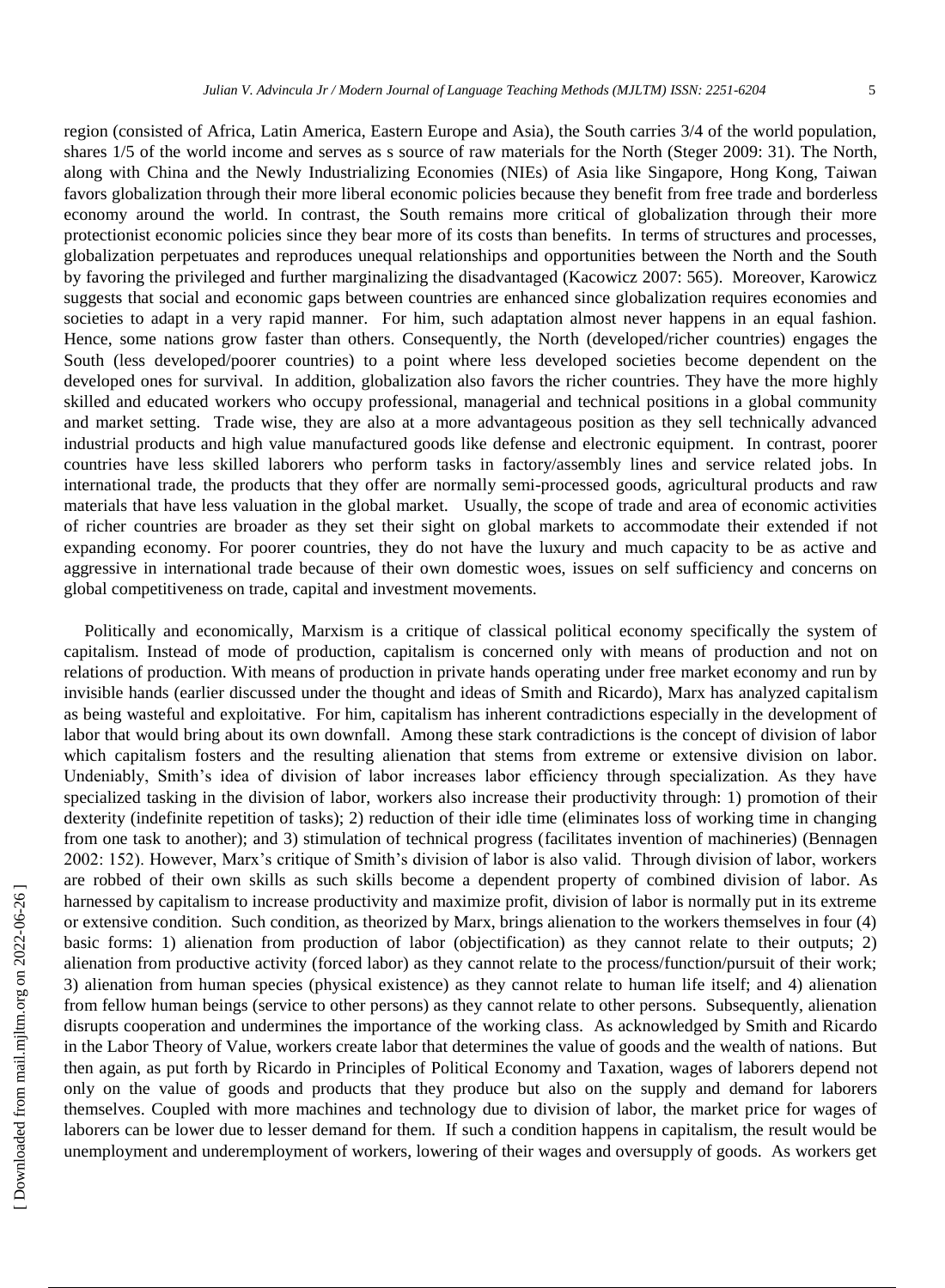exploited, worsening condition would exist that may lead to the collapse and overthrow of the capitalist system by the frustrated workers. To correct this inherent contradiction of capitalism, Marx has put importance to the working class above all others to the extent of calling for the abolition of families, countries and nationalities. It is by this premise that Marxism has become famous for its battle cry "workingmen of the world, unite!"

Capitalism's means of production and Marxism's relations of production (as another factor of mode of production aside from means of production) do not sit well together in 21st Century globalization. Similar to capitalism's means of production, traditional metrics like Gross Domestic Product (GDP) -- the market value of all officially recognized final goods and services produced within a country in a given period of time, together with balance of trade, foreign direct investment and capital flow are used by proponents of globalization to emphasize economic growth, expansion and development. Analogous to Marxism's relation of production, other indicators beyond traditional metrics like GDP et al are considered by opponents of globalization to measure the impact of globalization processes and ascertain human costs. These indicators include: Gini Coefficient, a measure of inequality of income or wealth; and Happy Planet Index, an index of human well-being and environmental impact. In effect, the perceived incompleteness of capitalism's means of production in appraising the probative value of globalization is addressed by Marxism's relations of production. Such probative value of globalization can also be fully examined by connecting division of labor to the dynamics of globalization. The different specialized tasks operating in the division of labor can be likened to the various countries interacting in the process of globalization. These countries offer in exchange of getting something out of globalization. Similar to alienated workers in the division of labor, the poorer countries hold the losing end and bear the brunt of globalization. They suffer in carrying a lot of its costs as richer countries enjoy in reaping most of its benefits. Richer countries have more wealth, income, capital, goods/services and technology which enable them to generate industrial products and manufactured goods. Meanwhile, poorer countries have lower economic growth and development which relegate them to stick to yielding agricultural products and supplying raw materials to richer countries. Poorer countries just cannot keep up, more so compete with the richer countries in the international trade and the world market of globalization. Like suffering alienated workers in the division of labor, poorer countries are often at the behest of the richer countries which, in turn, act like the controlling capitalist owners of production and set the overall dynamics of globalization. Just like Marx's belief regarding the importance of working class in the overthrow of capitalism, poorer countries are very relevant indeed in prognosis and future direction of globalization. For sure, these poorer countries are needed whether to preserve the status quo and continue the present form of globalization or to change the existing system and overhaul its current form to make it more acceptable, equitable and suitable to them. It would be a struggle for both poorer and richer countries as they plan, develop and follow through with their own respective social needs, political interests and economic priorities pertaining and relating to globalization.

The envisioned struggle between poorer and richer countries in the issue of globalization is not very much different from the idea and belief of Karl Marx in his view and concept of class struggle. Marx's class struggle is a reflection of his converging social, economic and political thoughts about society. As argued by Marx in The Communist Manifesto, class struggle exists on the following conditions: 1) formation of a class when its members achieve class consciousness and solidarity; 2) members of the class become aware and conscious of their exploitation and the conflict with another class; and 3) upon realizing their shared interests and a common identity, the class takes action against another class that exploits them. In his analysis of society, Marx identifies two main social groups/classes: 1) labor (the proletariat or workers); and 2) capital (the bourgeoisie or capitalists). The proletariat is the ruled class which includes anyone who earns their livelihood by selling their labor power and getting a wage or salary as payment for their labor time. They have little choice but to work for the bourgeoisie since they typically have no independent way to survive. The bourgeoisie is the ruling class which includes anyone who gets their income not from labor as much as from the surplus value they appropriate from the workers who create wealth. As described by Marx in Das Kapital, surplus value roughly refers to the new value created by workers that is in excess of their own labor cost as appropriated by the capitalists to accumulate capital and generate profit. Marx's class struggle involves the exploitation of the proletariat by the bourgeoisie which leads to class war, overthrow of the bourgeoisie as ruling class by the proletariat and ultimately establishment of communism. Communism is a process of class conflict and revolutionary struggle, resulting in victory for the proletariat and the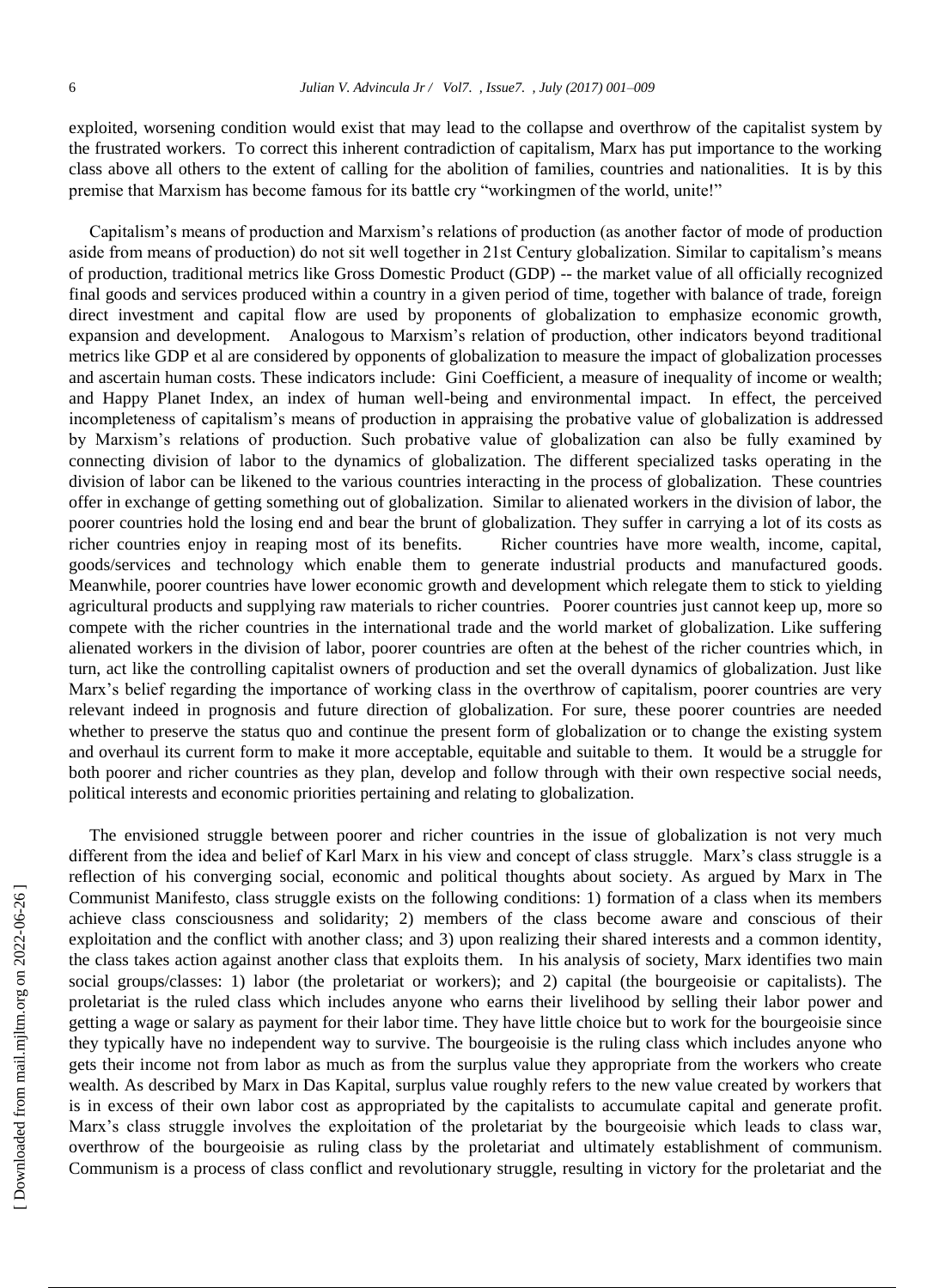establishment of a classless, socialist society wherein private ownership is abolished with the means of production and subsistence belonging to the community (McLean and McMillan 2003: 96). In Marx's theory, communism is a consequence of Georg W.F. Hegel's historical dialectic and his own (Marx's) idea on evolution of socio-historic development and mode of production. Hegel's historical dialectic advances the concept of thesis (the initial view as prevailing idea), antithesis (the contradictory idea pitted against prevailing idea) and synthesis (the best of the old and new ideas brought together and becomes new thesis) which form part as elements of a cyclical process in search of arriving at the absolute truth (McClelland 1998: 528-529). In the Hegelian sense, communism for Marx is the end of history, a final synthesis that will no longer be contested or contradicted by any other system (Bennaggen 2002: 207). Based on Marx's own idea on evolution of socio-historical development and mode of production, communism is the final result in a series of class struggle which linearly develops across time in the following stages: Table 1. Marx's Evolution of Mode of Production

Stage Struggle For/Between Means of Production

- 1) Tribal Existence and Survival Gathering and Hunting
- 2) Agrarian System Citizens and Slaves Private Property
- 3) Feudalism Landowners and Tenants Land Ownership
- 4) Capitalism Bourgeoisie and Proletariat Capital
- 5) Socialism Centralized Economy, Strong State Collective Ownership
- 6) Communism Classless, Moneyless, Stateless Society Common Ownership

Marx's idea of class struggle, especially his view of class conflict between the proletariat and the bourgeoisie in capitalism that would transitionally result to socialism and ultimately lead to communism, can be very much related to the present form of globalization in the 21st Century. The conflict between proletariat and bourgeoisie in capitalism, as depicted by Marx, can also be interpreted as a conflict between those who benefit and suffer from globalization. As globalization spread around the world, the different countries in the international arena can also be branded as part of either proletariat or bourgeoisie on a global scale. By virtue of their superiority in terms of wealth, income, capital, goods/services and technology, richer countries (North in the North-South Divide) sets, controls and even dictates the rules and regulations in the four basic aspects of globalization identified in 2000 by the International Monetary Fund (IMF), as follows: 1) trade and transaction; 2) capital and investment; 3) migration and movement of people; and 4) dissemination of knowledge. These four basic aspects serve as the means of production in globalization. The poorer countries (South in the North-South Divide) usually follows the dictates of the richer countries out of necessity and own survival. They have the majority in sheer number but they do not have much voice in internationally because they have less in the overall means of production in globalization. As the poorer countries struggles with the richer countries in the current set up of globalization, the occurrence of a class (poorer countries) taking action to overthrow and rule over another class (richer countries) that exploiting them, as per Marx's theory of class conflict, remains to be seen if at all it will happen in the future, immediate or otherwise.

Linking Marxism and Globalization: In Search of an Alternative Public Policy Framework

Towards a Common End of Understanding Socio-Historical Development and Modernity

In search of an alternative public policy framework as a conceptual framework in learning and appreciating sociohistorical development, any researcher can use the social, political and economic thoughts of Marx. Marxism itself is a theoretical framework grounded on the study of both sociology and history. As a sociologist himself, Marx has developed his doctrine of communism based on the social existence of human beings and their social roles in the production process in the society. In his efforts to understand, change and revolutionize society, he has put a social dimension to Smith's definition of means of production by coming up with his own definition of relations of production and putting these two definitions under the concept of mode of production. His revolutionary communism even advocates fundamental social and economic change attainable only through class war, violence and revolution. In his theory of class struggle/evolution of mode of production, the social relationship between conflicting classes (the ruling and the ruled classes) serves as the defining mechanism of such a theory. His penultimate call for the unification of the workingmen of the world has posed a great challenge in overhauling the society and social relationship through his idea of abolishing families, countries and nationalities. In the same light,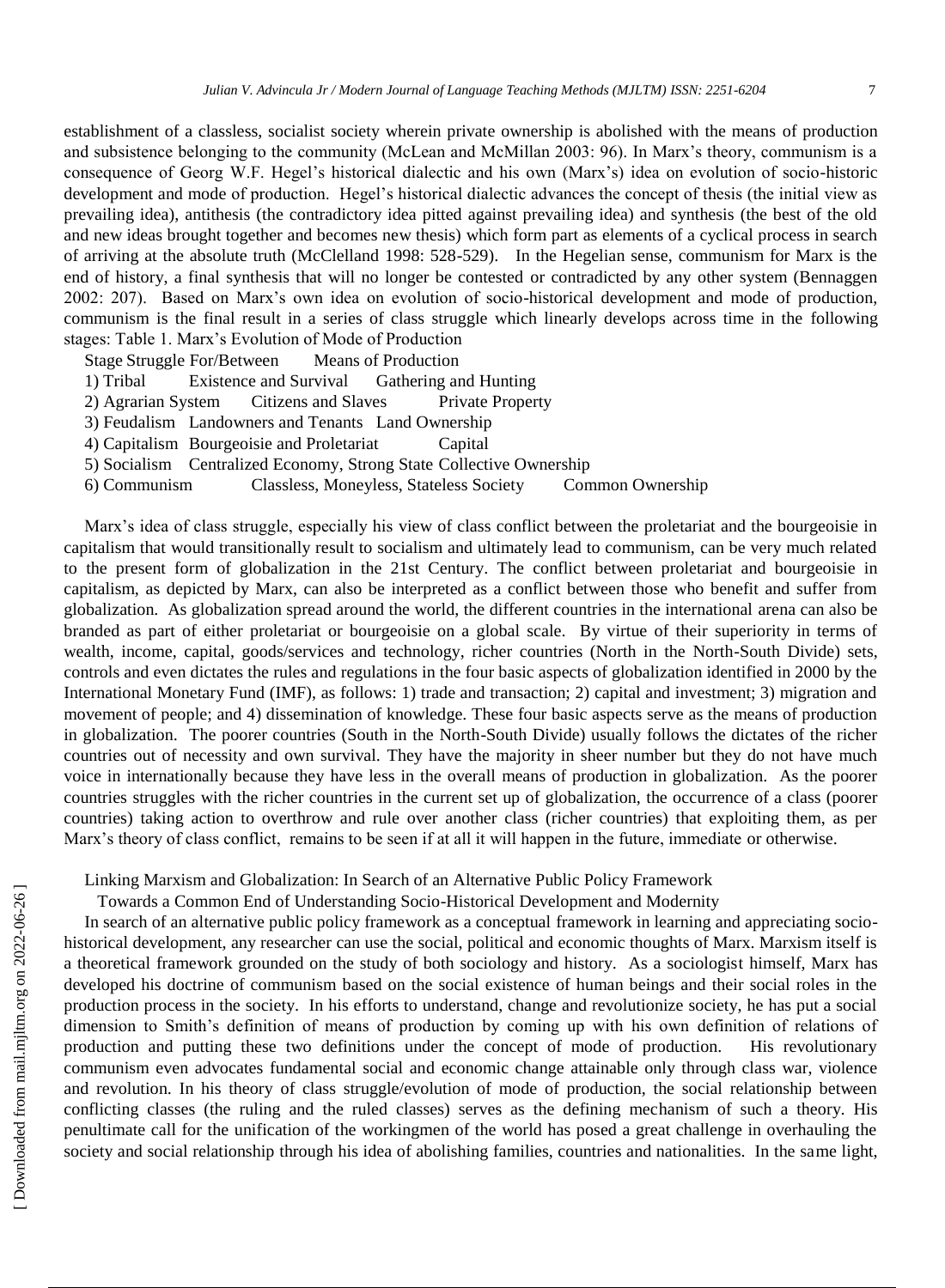using Marxism as a framework would reinforce any researcher's knowledge and sense of history since Hegel's historical dialectic and Marx's Materialist Theory of History are important features of Marxism. Moreover, Marxism has paved the way through time to be tested and applied to many countries all over the world, most notably in Eastern Europe, Latin America and Asia. In the course of world history, it has even spawned some ideological variants like Leninism, Trotskyism, Maoism and the like.

Aside from socio-historical development, modernity can also be understood and learned better by using globalization as the subject of this alternative public policy framework. In theory and practice, globalization has evolved tremendously. It has brought people, cultures, markets, beliefs and practices into increasingly greater proximity to one another through a complex web of forces and factors (Sorrells, 2012). As a phenomenon, it reflects modernity because it is transformative, encompassing, affecting, dynamic and forward looking with capabilities of changing global structures and processes, altering international relations and re-setting policies and priorities in the world stage.

By linking them together, Marxism and globalization can be utilized as a powerful tool towards a common end of understanding both socio-cultural development and modernity. Although they are and they can stand alone as separate and distinct social science phenomenon with different nature and purpose, they can be closely brought in together as interrelated phenomena, either positively or negatively.

Since they seem to be diametrically opposed to each other, Marxism and globalization can be interrelated negatively. They can be used side by side to debunk one another by highlighting each other's weaknesses and downplaying each other's strengths. Through their negative interrelation as opposites, each of them can promote and work on the failure of the other in order to validate and strengthen its own success. For example, globalization's failure would validate Marx's belief of capitalism's inherent contradictions that would bring about its own downfall.

In another way, Marxism and globalization can also be interrelated positively. The requirement here is to find a point of convergence between the two phenomena through refinement of definitions or reinterpretation of concepts involved. To illustrate this point, the disposition and scope of globalization can be recast in such a way that it could fit in even one idea or thought of Marx. Thus, a possible alternative public policy framework can reinvent the relationship of Marxism and globalization in such a way that it would favorably and solidly adhere on a premise or proposition that the genuine success of globalization for all parties concerned would indeed strengthen and even validate Marx's call for the ultimate unification of all workers of the world.

## Conclusion

Superficially, Marxism appears to be unsuited and inappropriate in studying and understanding globalization due to their inherent differences in terms of origins and purpose. But, if any researcher would only take a second hard look and delve on the probative value of these two phenomena, he/she would discover and realize that Marxism and globalization are not and need not be completely incongruent and inconsistent with each other. As elucidated by the conflicting thoughts and clashing ideas of Marx/Engels and Smith/Ricardo, Marxism and globalization definitely have more points of divergence than convergence. Nevertheless, by linking them together, either positively or negatively, Marxism proves to be a sufficient public policy framework that can adequately explain globalization's possible success or failure in the future.

Finally, the social, political and economic thoughts of Marx immensely illuminate the national security concerns of individual state players that participate in the process of globalization. Such concerns, as dictated upon by their own social, political and economic interests, well-being and priorities, would determine the extent of their participation, adherence and commitment to globalization now and in the years to come.

## References

Albrow, M., King, Elizabeth King, eds (1990). Globalization, Knowledge and Society. London: Sage Publications, 1990.